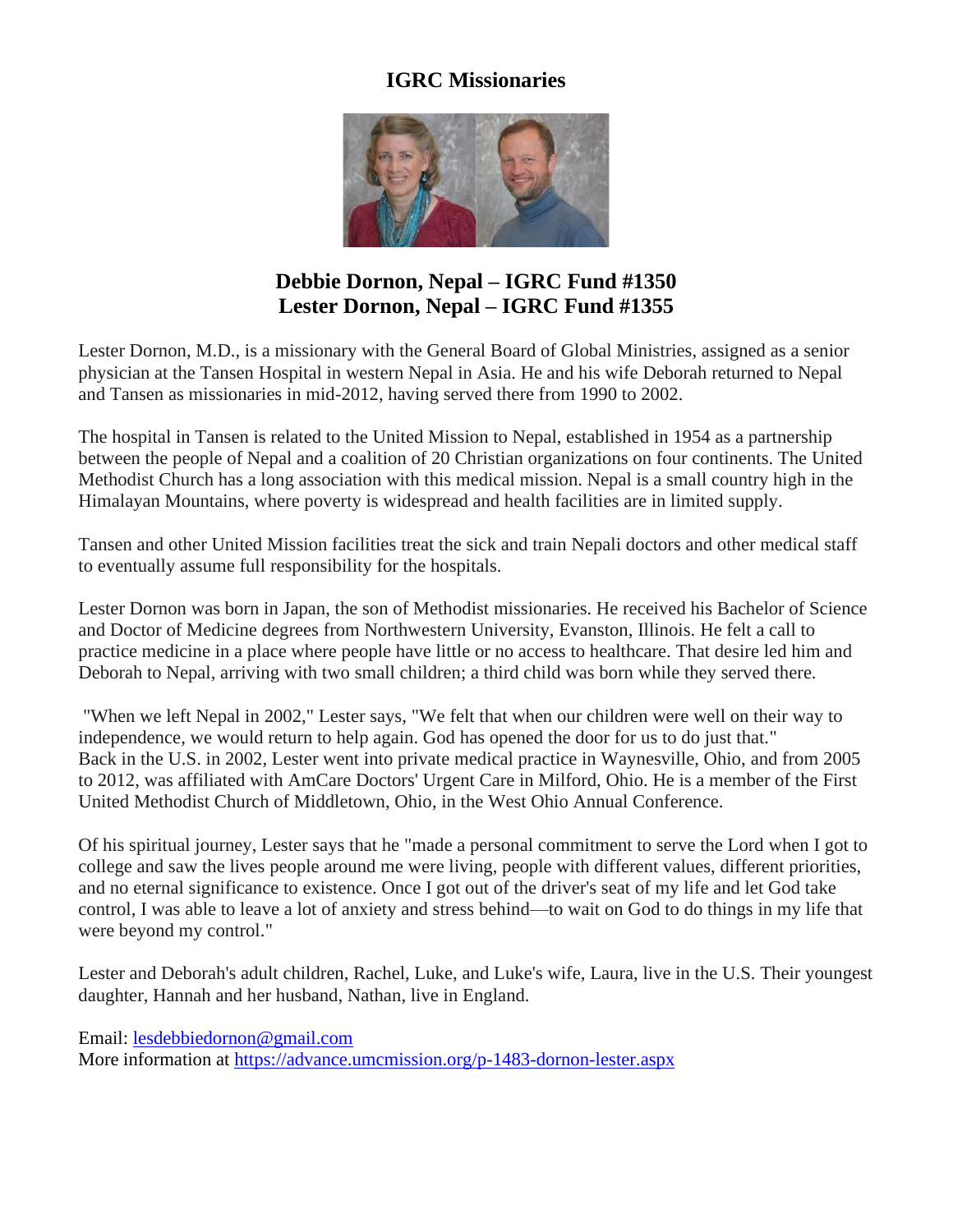

# **Priscilla Legay Jaiah, Liberia– IGRC Fund #2420**

Rev. Priscilla Legay Jaiah is a missionary with the Board of Global Ministries of The United Methodist Church and the Superintendent of Ganta Mission Station of the United Methodist School in Liberia, West Africa.

As the Superintendent, she oversees the agricultural program, coordinates training, staff development programs and outreach activities, and engages with local and international partners to increase funding for program support. In her former assignment as principal of the Ganta United Methodist School, she oversaw the daily operation of the school as she helped to rebuild its facilities after the 2003 civil unrest in Liberia. She managed teams work teams, building and educational supplies and funds.

Prior to her assignments in Liberia, Rev. Jaiah was on study leave for one year in the United States. She previously served in Ghana, West Africa, for eight years, where she worked with the Refugee Ministry at the Buduburam, Liberia, Refugee Camp, and the Ghana Methodist Church.

"The difficult part of our mission was working with the refugees," Priscilla shares. The Buduburam United Methodist Church is located at the Liberian Refugee Camp at Buduburam, "a community where life is a struggle. There is a high risk of substance abuse, poor sanitation, and no economic means. The people had no hope of returning to [the place] they once knew as home." In the face of this, she says, "our ministry was directed towards women, children and youth as our highest priority – we fought to rebuild a community of trust, hope, love and empowerment.

I have learned over the past eight years and admire the high level of spirituality, the joyous spirit, and the strong hope and trust in God that the refugees have. At the end of every skill graduation program, you see smiles on the faces of women and young men and girls and know that they have been empowered to be in control of their lives. From no skills to a career, from no job to self-employment, and from hopelessness to being hopeful."

A native of Liberia, Priscilla learned to share her faith as a child, working with her mother in villages as a Sunday school teacher, youth worker, and choir member. She shares, "during my seven years of pastoring, I always felt the responsibility of meeting the spiritual, physical, and emotional needs of children, women, and the less fortunate in society." She believes that the global church can "share the Gospel of Jesus Christ with people who are victims of structural sin [and] bring freedom, justice and peace to God's children here on earth."

Ms. Jaiah holds a B.A. from Gbarnga School of Theology in Liberia, a Masters' degree in social work from Clark Atlanta University, and an M.Div. from the Interdenominational Theological Center, in Atlanta, GA.

Priscilla has three daughters, Bendu, Massa and Ziluo (Kiki).

More information at:<https://advance.umcmission.org/p-1502-jaiah-priscilla-legay.aspx>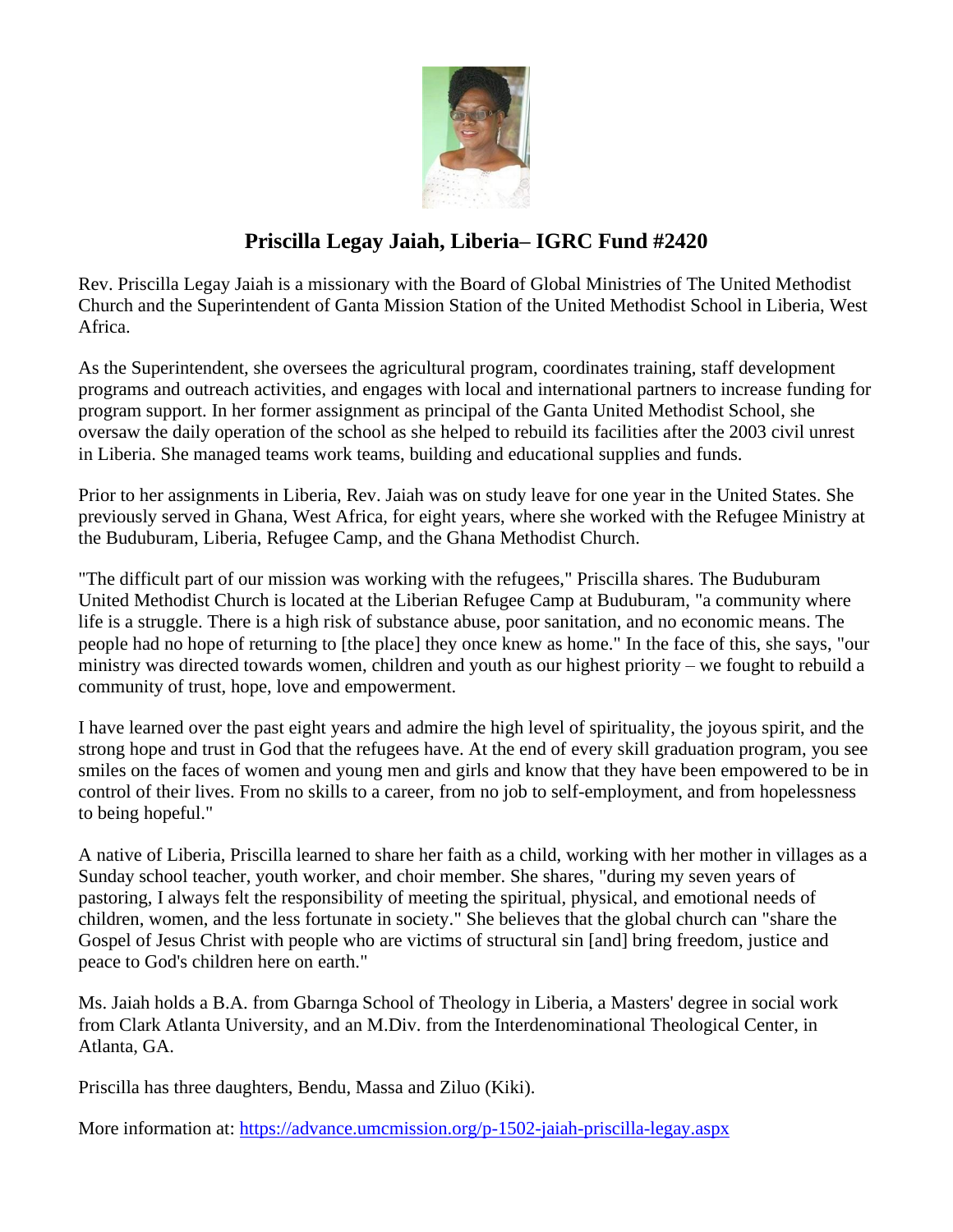

## **Jane Kies, Zimbabwe – IGRC Fund #2401**

Jane Kies is a United Methodist missionary with the General Board of Global Ministries teaching Intensive English to students from non-English-speaking countries at Africa University in Mutare, Zimbabwe, southern Africa.

Africa University is a United Methodist Church-related institution that is being nurtured and funded by church members from all over the world. It is a consequence of the growth of United Methodism on the African continent and has its foundations in the history and legacy of the church. Africa University opened in March 1992 as the first private, international university in Zimbabwe

. Reflecting on her assignment at Africa University, Jane says, "Working with young people who come to Africa University with a passion for learning English is a rewarding experience. Fluency in English equips them to study for a degree that will enable them to carry out their particular ministries and use their gifts. I am thankful for the opportunity my students give me to learn about the diversity of cultures and peoples on the African continent. I also value the opportunities to study and discuss the Bible together and help the students apply its teachings to their lives and experiences at Africa University."

Jane was born in Ndola, Zambia and grew up in southern Africa and England. After graduating, she spent two years in Uganda as a volunteer with the Church Missionary Society, teaching in a rural secondary school. She then returned to England to earn certification in Teaching English as a Second/Foreign Language (TESOL). After finishing, she taught English at Maun Secondary School in Botswana, where she also worked with the Art Club and the Scripture Union student group.

In 1994, Jane went with her family to live and work at Nyadire Mission in Zimbabwe, teaching English at the mission high school and working with women to establish a Sunday school for children at the Nyadire United Methodist Church. In 2002, the Kieses transferred to Africa University in Mutare. She is married to Larry Kies, and They have four children: Ben, Andrew Pule, Carly, and Michael.

Email: [jkies60@gmail.com](mailto:jkies60@gmail.com)

For more information:<https://advance.umcmission.org/p-1474-kies-jane.aspx>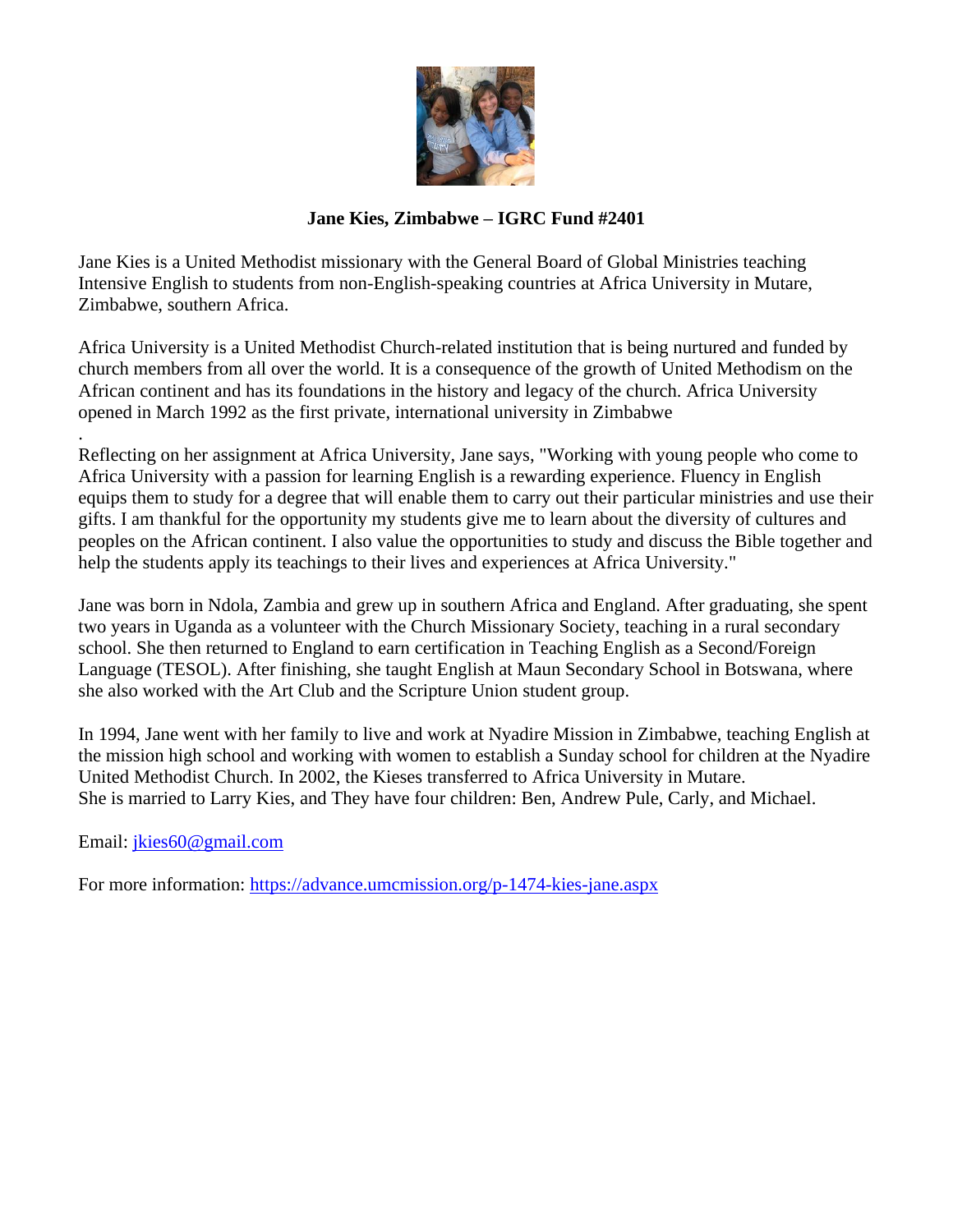

**Alma Navarro, Taiwan – Fund #1123 Richard Navarro, Taiwan – Fund #1124**

The Rev. Alma Jumuad-Navarro is a missionary with the General Board of Global Ministries of The United Methodist Church, serving as minister for administration and Christian education of the Overseas Filipino Workers (OFW) ministry in Taipei. She was commissioned in late 2014.

The Rev. Richard B. Navarro is a missionary with the General Board of Global Ministries of The United Methodist Church, serving as minister for congregational development and pastoral care of the Overseas Filipino Workers (OFW) ministry in Taipei. He was commissioned in late 2014.

The OFW ministry is linked to the Methodist Church in the Republic of China and collaborates with the Davao Episcopal Area in the Philippines. There are an estimated 100,000 Filipinos in Taiwan at any given time, a majority of whom are temporary migrant workers. Some 3,000 Filipinos leave their country every day seeking livelihoods abroad. The OFW ministry in Taipei was started by volunteers and enhanced by pastors sent by Davao with space and stipend assistance from the Methodist Church. Global Ministries was invited to become a partner in the outreach.

The ministry plan includes not only worship and social services but also follow through as workers return to the Philippines, providing spiritual care and pastoral counseling and linking them to congregations at home.

Alma and her husband, the **[Rev. Richard B. Navarro](https://umcmission.org/missionary-bio/3022030/)**, also a missionary, are from the Philippines. She is an elder of the East Mindanao Philippines Annual Conference. She has served as resident minister of the Jesus Lover of Souls United Methodist Church, minister of Christian education at Good Shepherd United Methodist Church, and youth minister of 4th Bulacan United Methodist Church, all in the Bulacan Philippines Annual Conference.

She received a Bachelor of Science degree in medical technology from Southwestern University, Cebu City, and a Master of Divinity degree from Union Theological Seminary in Dasmariñas City, Province of Cavite, south of Manila.

Alma has a special affinity with overseas workers since she was once a factory worker there. An experience cut short of her contract by a vehicle accident that both sent her back home and caused her to reevaluate her life's plan. She had been born into the church, had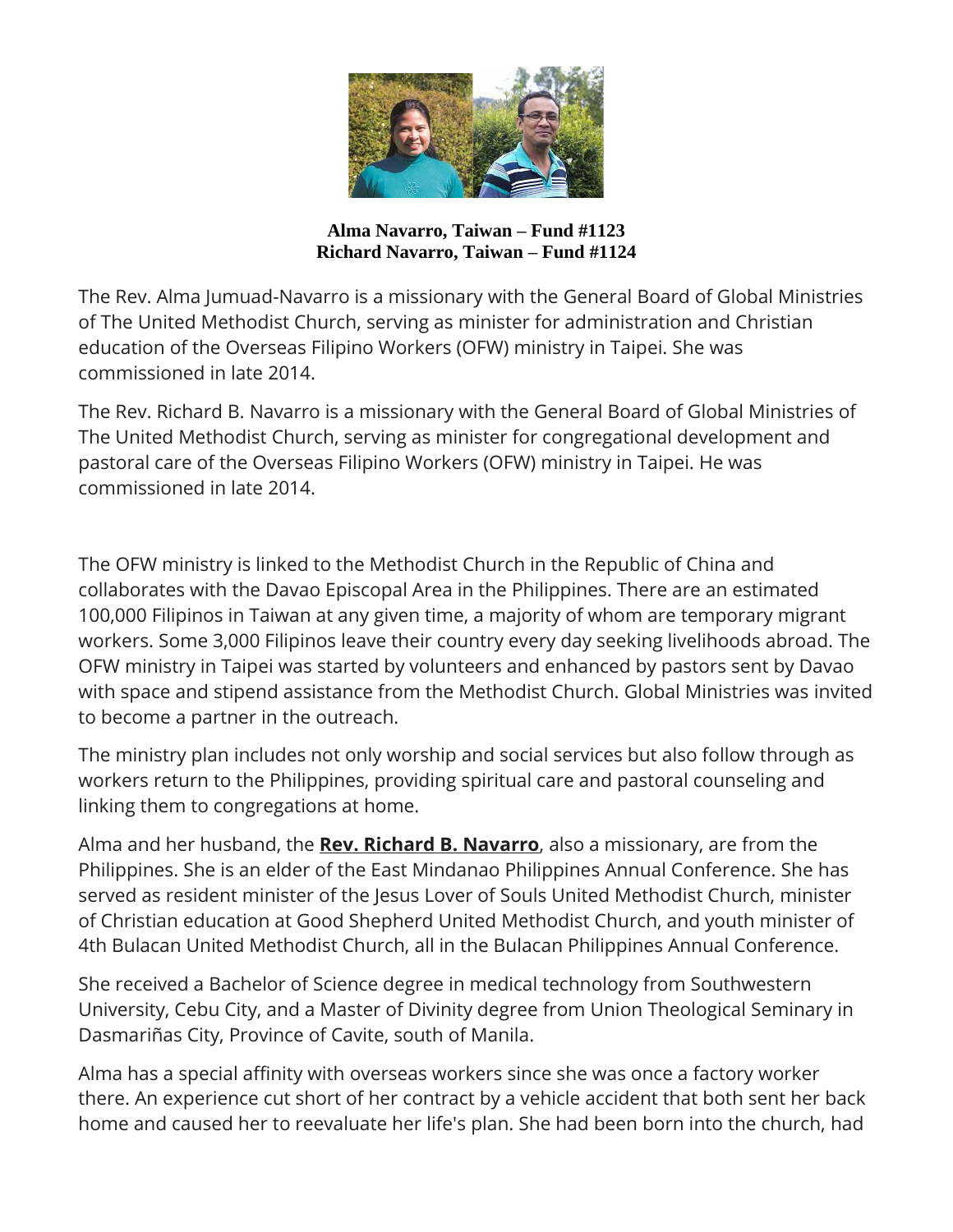given her life to Christ at age 12, and had been a leader in a congregation. Back home, she entered seminary and served in several ministries in the Bulacan Conference.

She was strongly influenced in the direction of missionary work by the passage in John 21 where Jesus tells his fisherfolk disciples to cast their nets on the "right side of the ship." For her, what would be the right side? She would find out by responding to an invitation to return with her husband and family to minister among overseas workers.

Alma found the answer to a question that had come to her when she was first in Taiwan. The question was, "What else Lord?" She explains: "In God's perfect time, He brought me back to Taiwan to reach out to Filipino migrant workers. Somehow I do understand the life of being an OFW. My stay in Taiwan as a factory worker was the chance to know the needs and struggles of OFWs. And so, my husband and I are dealing with these things among the migrant workers with whom we minister."

Alma and Richard have two children, Charis and Chadash.

Richard is an elder of the East Mindanao Philippines Annual Conference and, over 16 years, served a series of small and large pastoral appointments, primarily in the Bulacan Annual Conference. His churches included Bulacan Central, Good Shepherd, and 4th Bulacan United Methodist Churches. He and his wife **[Alma Navarro](https://umcmission.org/missionary-bio/3022029/)**, also a missionary, shared these ministries. Richard holds a Bachelor of Arts degree in psychology from Philippine Christian University in Manila and a Master of Divinity degree from Union Theological Seminary in Dasmarinas City in Cavite Province.

A strong sense of covenant with God through Jesus Christ sustains him in good times and bad. "I found real joy inside of me," he says, "when God brought my family and me to be missionaries in Taiwan, despite challenges I face in the ministry. I found something valuable that cannot be exchanged for the most expensive treasures in the world. My faith has totally increased and is getting stronger… My faith tells me that Jesus Christ is enough for me."

The ministry is called Ang TANANAN ng NAGDADAMAYANG PINOY SA TAIWAN ("A Home for Filipinos Who Care for One Another in Taiwan.") Richard believes that in time the ministry will speed to all parts of Southeast Asia where Filipino migrants are located.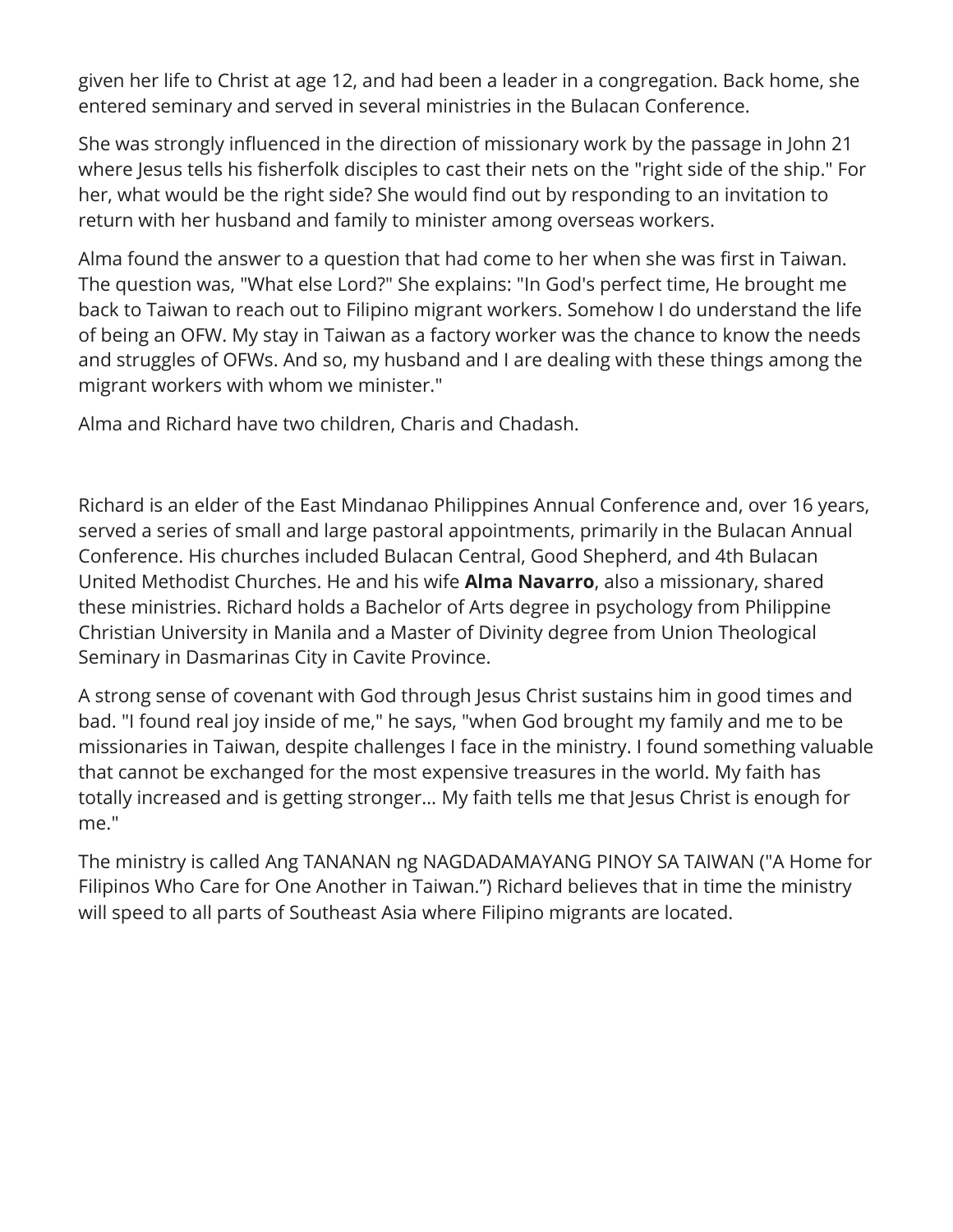

### **Sandra Raasch, Belize-Honduras – Fund #1095**

Sandra K. Raasch is a missionary with the General Board of Global Ministries of The United Methodist Church, serving as Volunteers Coordinator. She formerly worked in mission finance in Honduras.

Sandra was commissioned as a missionary in 2005. At the time, she said: "God has been grooming me for this call all my life by giving me a heart for people, an ability to receive a finance degree, and to participate in mission trips, and by leading me to a church home, where I found Christ and have been able to deepen my walk-through Bible study, meeting brothers and sisters in Christ, and finding my spiritual gifts of administration and hospitality."

Sandy was born in Cape Girardeau, Missouri and attended the University of Missouri in Columbia, earning her Bachelor of Science in business administration and finance in 1987. Before beginning her mission service, she owned and managed a business, worked for four different companies in Kansas in supervisory positions, and volunteered for numerous charitable organizations through her church.

Sandy is a member of the United Methodist Church of the Resurrection in Leawood, Kansas. Her parents, Harold and Becky Raasch, live in Overland Park, Kansas, and attend the same congregation.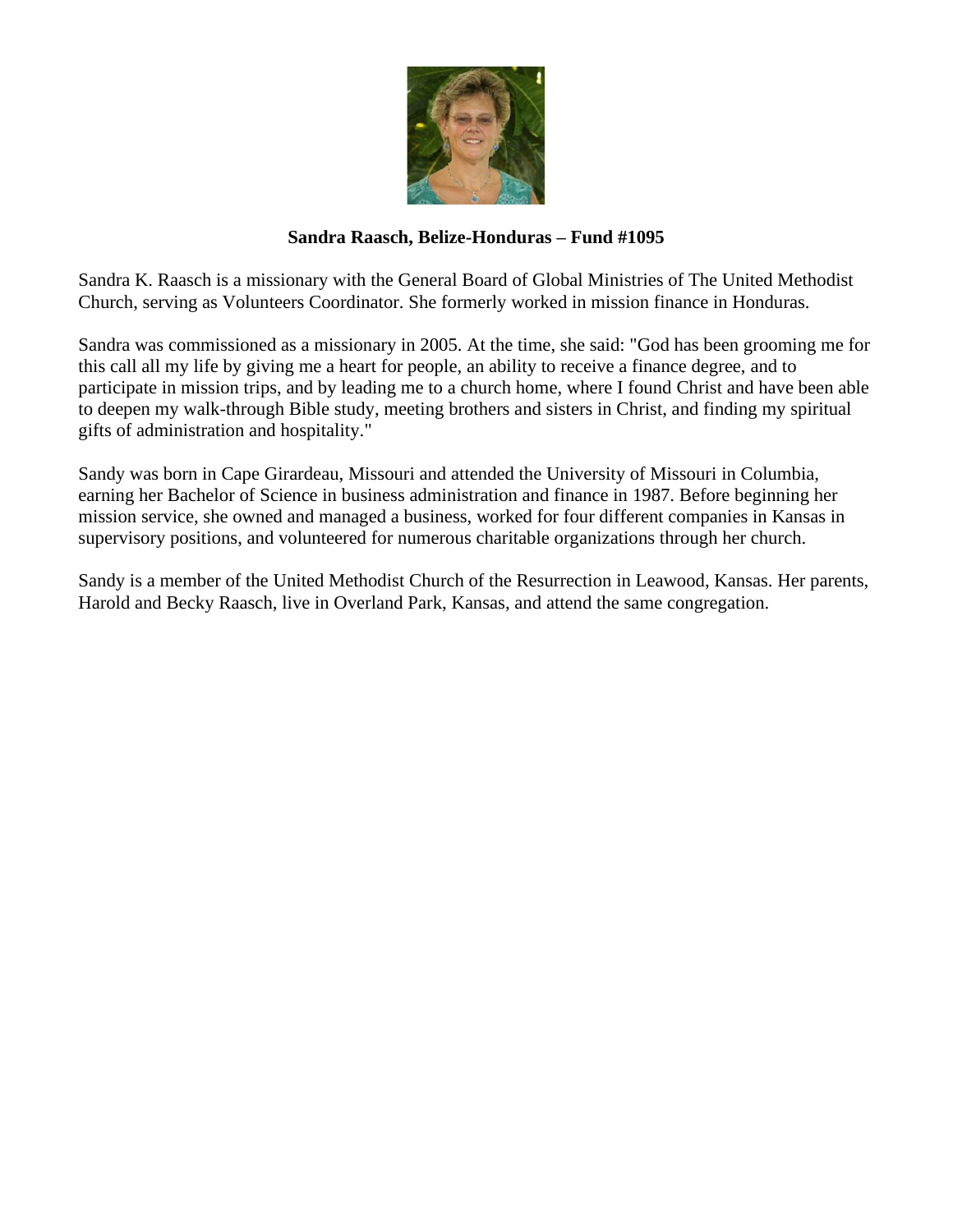

### **Helen Roberts-Evans, Liberia – Fund #2432**

Helen Roberts-Evans is a missionary of the General Board of Global Ministries of The United Methodist Church, serving as director of the Department of General Education and Ministry of the United Methodist Church in Liberia. She was commissioned in October 2009, having initially gone to Liberia as a mission volunteer in July 2008. Helen was born in Liberia, and her return as a missionary was a lifelong dream.

Helen's work includes meeting needs in teacher training, scholarships, resources, new school construction, and school building renovation and repair.

"My father taught at the University of Liberia from 1956 to 1958," Helen says. "During those two years, he traveled throughout the country filming and taking hundreds of photographs. I was only one year old when we came to Chicago, but we often watched my father's slides and movies as my parents told us stories about the history and politics of Liberia. I wanted to return and experience life there for myself."

As a child, she also experienced the joy of interacting with persons of many backgrounds and religions through community and university contracts in Chicago's Hyde Park neighborhood. In high school, she and a twin sister became involved with a Christian student organization, but her firm trust in God would come during a difficult marriage and the need to raise her four sons.

"I am thankful," Helen says, "that my faith in God carried me through the raising of the sons. Now I have the joy of working with hundreds of Liberian children at church and school. I want to share the love of Christ with each child because I know that His love brings peace and gives strength to overcome life's challenges."

After attending high school in Evanston, Illinois, she studied in Bogotá, Colombia, and received a degree in special education from Boston University. Helen worked from 1998 through 2007 as executive director of the Child Care Center of Evanston. She was active in the Sherman United Methodist Church, serving as a Sunday school teacher and member of United Methodist Women

. Helen is a member of Sherman United Methodist Church in Evanston, Illinois.

In Liberia, Helen says: "I immediately felt at home. I saw people and met people from my dreams… At my home church in Evanston, I heard we are a connectional church, but I did not fully understand what they meant until I came to Liberia. I am meeting people from all over the world who are my brothers and sisters in Christ and learning about their needs. I am a member of the connectional church and the body of Christ."